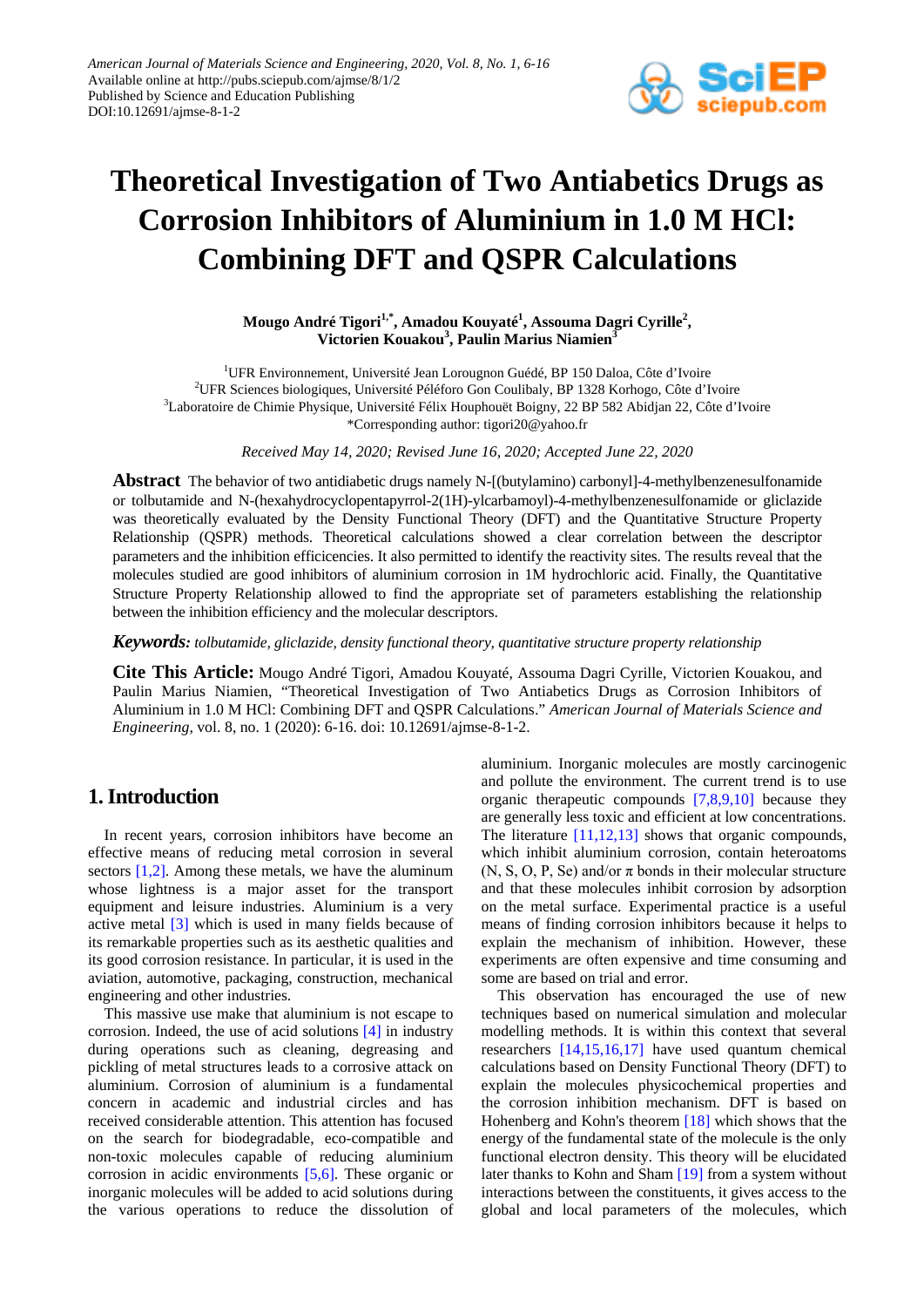allows to explain the metal/molecule interactions. This theoretical approach will be supported by the use of the QSPR method (Quantitative Structure Property Relationship) which is a method for experimentation [\[20\]](#page-9-9) because it permits to find a relationship between inhibition efficiency and quantum chemical parameters.

The objective of this work is on the one hand to study the inhibition properties of two antidiabetic drugs; tolbutamide and gliclazide as an aluminium inhibitor corrosion in 1M acid hydrochloric solution and on the other hand to find the best set of parameters that could correlate the experimental and calculated inhibition efficiencies of the molecules studied using the QSPR approach.

## **2. Materials and methods**

## **2.1. Gravimetric Method**

Gravimetric method is an experimental method which consists of measuring the loss of mass $\Delta$ (m) suffered by an aluminium sample of surface S, which has been immersed for a time  $t = 1h$  in a solution of hydrochloric acid of concentration 1M, maintained at a constant temperature of 298K. During this experiment we used an analytical balance (precision:  $\pm 0.1$  mg), a proofer and a thermostat water bath.

The corrosion rate of aluminium (W) and the inhibition efficiency (IE) were evaluated from the following relationships:

$$
w = \frac{\Delta m}{S_e t} = \frac{m_1 - m_2}{S_e t} \tag{1}
$$

$$
IE\left(\%\right) = \frac{W_0 - W}{W_0} * 100\tag{2}
$$

 $\Delta m$  : is the mass loss (g); m<sub>1</sub> and m<sub>2</sub> are respectively, the weight (g) before and after immersion in the solution test; *t* : the immersion time (h) ; *Se* : the total surface of sample  $(cm<sup>2</sup>)$ ;  $w<sub>0</sub>$  and  $w$ ; are respectively the corrosion rates of aluminium in the absence and presence of each molecule.

## **2.2. Density Functional Theory (DFT) Calculations**

Quantum chemical calculation methods are based primarily on solving the Schrödinger equation for a given system with the determination of the system clean energy and wave functions. There are several methods of resolution among these methods we have the Density Functional Theory (DFT). According to this theory, electronic properties can be described in terms of electron density functions. These calculations, which have been carried out with the Gaussian 09 W [\[21\]](#page-9-10) software, using the B3LYP [\[22\]](#page-10-0) functional with two basis sets including 6-31G (d) and LanL2DZ consist of two steps:

- A graphic presentation of the geometry using a computer graphics software: Gaussview.

- The application of a theoretical method (DFT); this method is implemented in the commercial software (Gaussian).

This method makes it possible to determine the quantum chemical parameters such as  $E_{HOMO}$  (Highest Occupied Molecular Orbital Energy), E<sub>LUMO</sub> (Lowest Unoccupied Molecular Orbital Energy), energy gap (∆E), dipole moment ( $\mu$ ), electronegativity ( $\chi$ ), hardness (η), softness (S), electrophylicity index (ω), electron affinity (A), ionization energy (I) and the fraction of electron transferred  $(ΔN)$  and reactivity parameters.

## **2.3. Quantitative Structure Property Relationship (QSPR) Method**

The QSPR method has been used to develop mathematical models linking physicochemical properties and biological activities to molecular structure [\[23\].](#page-10-1) It allows the prediction of inhibition properties of organic compounds. We will apply the non-linear multivariate model proposed by Lukovits et al. [\[24\]](#page-10-2) to study the interactions between corrosion inhibitors and metal surfaces in 1M HCl, which is based on the Langmuir adsorption isotherm. This model is represented by the relation:

$$
IE_{calc} (\%) = \frac{\left[A x_j + B\right]C_i}{1 + \left[A x_j + B\right]C_i} * 100
$$
 (3)

Where C<sub>i</sub> represents the different inhibitors concentrations. A and B are real constants which will be determined when solving the system of equations.

Using four inhibitors concentrations, which are  $50\mu$ *M*,  $100 \mu$ M,  $500 \mu$ M and  $1000 \mu$ M. We tested sets of three parameters  $(x_1, x_2, x_3)$ . In this case, the equation becoming:

$$
IE_{calc} (\%) = \frac{[Ax_1 + Bx_2 + Dx_3 + E]C_i}{1 + [Ax_1 + Bx_2 + Dx_3 + E]C_i} * 100
$$
 (4)

This equation allows us to have a system of four equations with four unknowns A, B, D and E. It is thus a question of finding for the molecule the set of coefficients A, B, D and E that permits to obtain the value of the inhibition efficiency closest to the experimental value. The calculations were carried out using the EXCEL software.

## **3. Results and Discussion**

#### **3.1 Molecular and Reactivity Parameters**

The Chemical structure and the optimized structure of the studied molecules are given by Figure 1.

The values of the inhibition efficiencies determined using the gravimetric method for five different concentrations of each compound are listed i[n Table 1.](#page-1-0)

**Table 1. Inhibition efficiencies (IE%) of TB and GC at 298K**

<span id="page-1-0"></span>

| Concentration(mM) | TB IE% | GC IE% |
|-------------------|--------|--------|
| 0.05              | 65.44  | 68.64  |
| 0.1               | 70.75  | 72.22  |
| 0.5               | 78.16  | 79.72  |
|                   | 82.66  | 84.56  |
|                   | 85.31  | 87.13  |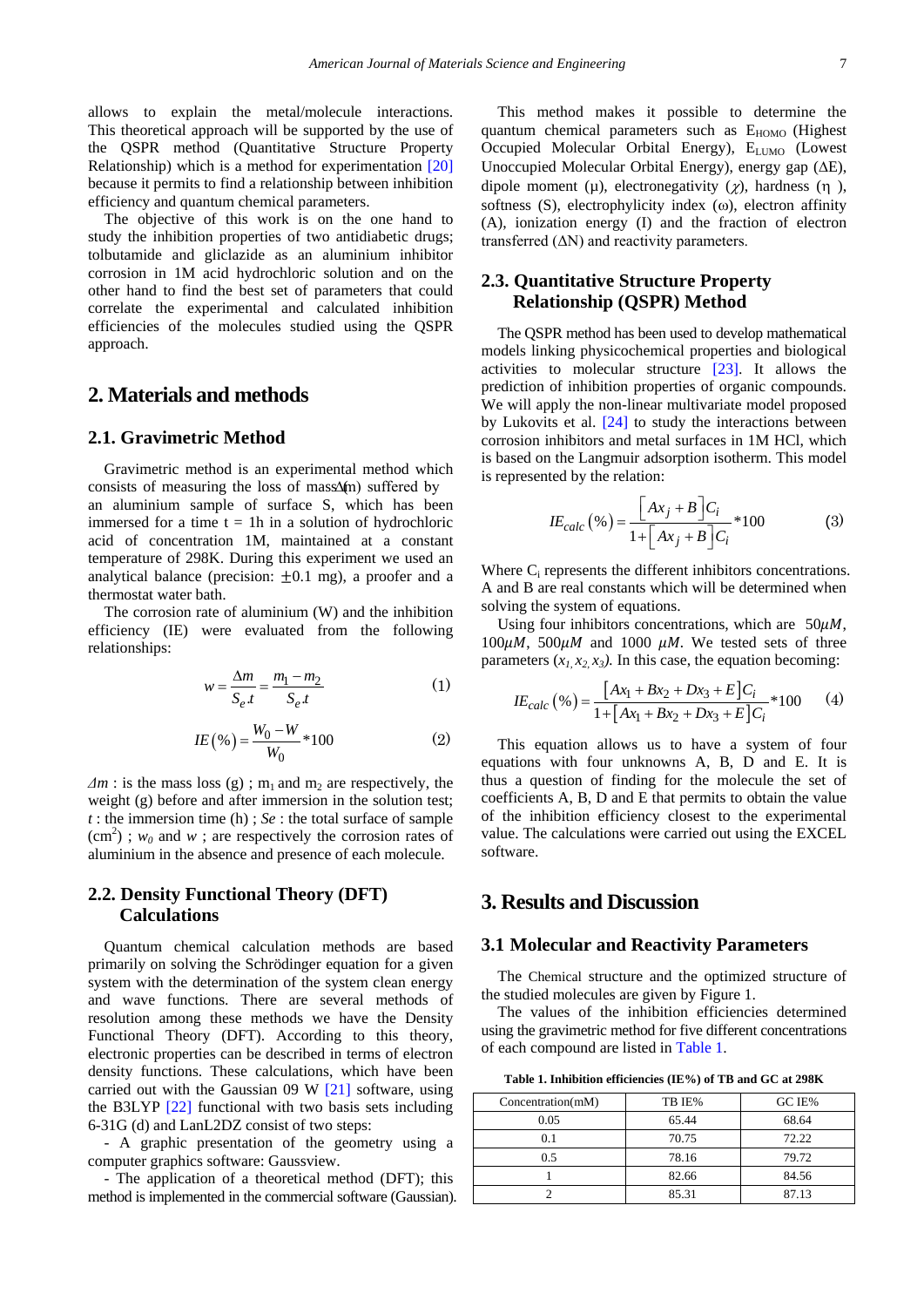

#### **Tolbutamide** (TB)

Gliclazide (GC)

**Figure 1.** Chemical and Optimized structure of tobutamide and gliclazide by B3LYP/6-31G (d)

<span id="page-2-0"></span>

| Parameters                          |                  | Tolbutamide (TB) | Gliclazide(GC) |             |  |
|-------------------------------------|------------------|------------------|----------------|-------------|--|
|                                     | $6-31G(d)$       | LanL2DZ          | $6-31G(d)$     | LanL2DZ     |  |
| $E_{HOMO}$ (eV)                     | $-5.9777$        | $-7.1522$        | $-5.5675$      | $-5.9573$   |  |
| $E_{LUMO}$ (eV)                     | $-2.0308$        | $-2.1488$        | $-2.1942$      | $-2.5862$   |  |
| Energy gap $\Delta E$ (eV)          | 3.9469           | 5.0034           | 3.3733         | 3.3711      |  |
| Dipole moment $\mu$ (D)             | 5.0515           | 5.7377           | 7.4851         | 9.8876      |  |
| Ionization energy I (eV)            | 5.9777<br>7.1522 |                  | 5.5675         | 5.9573      |  |
| Electron affinity A (eV)            | 2.0308           | 2.1488           | 2.1942         | 2.5862      |  |
| Electronegativity $\chi$ (eV)       | 4.0043           | 4.6655           | 3.881          | 4.2718      |  |
| Hardness $\eta$ (eV)                | 1.9735           | 2.5017           | 1.6867         | 1.6856      |  |
| Softness $S(eV)^{-1}$               | 0.5067           | 0.400            | 0.5929         | 0.5932      |  |
| Fraction of electron transferred AN | 0.06985          | $-0.0770$        | 0.1182         | 0.0024      |  |
| Electrophylicity index $\omega$     | 4.0625           | 4.350            | 4.4651         | 5.4131      |  |
| Total energy $E_T$ (Ha)             | $-1200.4088$     | $-811.8512$      | -1371.7479     | $-983.8490$ |  |

| Table 2. Quantum chemical parameters of TB and GC calculated by B3LYP |  |  |
|-----------------------------------------------------------------------|--|--|
|-----------------------------------------------------------------------|--|--|

The mains quantum chemical parameters were calculated using the B3LYP/6-31G(d) and B3LYP/LanL2DZ are listed in [Table 2.](#page-2-0)

The ability of a molecule to inhibit corrosion depends on the value of  $E_{HOMO}$ , as the inhibiting effect of a molecule is generally usually ascribed to adsorption of the molecule on the metal surface. A molecule with a high  $E_{HOMO}$  value has the ability to give electrons to a suitable low energy [\[25\],](#page-10-3) empty molecular orbital and this facilitates its adsorption on the metal surface. The high EHOMO values of the molecules studied justify their good inhibition efficiencies, therefore these molecules can adsorb to the aluminum surface thus creating a protective layer that will isolate it from the aggressive environment. GC has the highest  $E_{HOMO}$  value -5.5675eV and -5.9573 eV respectively for B3LYP/6-31G (d) and B3LYP/LanL2DZ) which justifies its greater inhibition efficiency, and this is in agreement with the experimental results.

According to the literature, a molecule with a low value of  $E_{LUMO}$  can easily accept electron from an occupied orbital of a metal  $[26]$ . In our case, the low  $E_{LUMO}$  values of the studied molecule show that they have a tendency to accept electrons from the aluminium. In the Table  $2 E_{LUMO}$ values follow the trend: GC < TB. Accordingly, GC accepts more electrons than TB, confirming its greater inhibition efficiency.

Energy gap ( $\Delta E = E_{LUMO}$  -  $E_{HOMO}$ ) is a suitable indicator for interpreting the reactivity of an inhibitor. Indeed, a molecule with a low value of ΔE is more polarizable and generally has a high chemical reactivity [\[27\].](#page-10-5) The results obtained in the two different basis [\(Table 2\)](#page-2-0) show that the molecules studied have a low value of ΔE, which therefore favours the exchange of electrons between these molecules and aluminium, as it is easier to remove an electron from the HOMO to the LUMO orbital. This confirms the high inhibition efficiency values obtained experimentally. GC has the best inhibition efficiency as it has the lowest value of ΔE.

According to some authors [\[28,29\]](#page-10-6) high value of dipole moment  $(\mu)$  lead to a good inhibition efficiency of an organic molecule. However, many other authors [\[30,31\]](#page-10-7) state that low dipole moment values favour the adsorption process.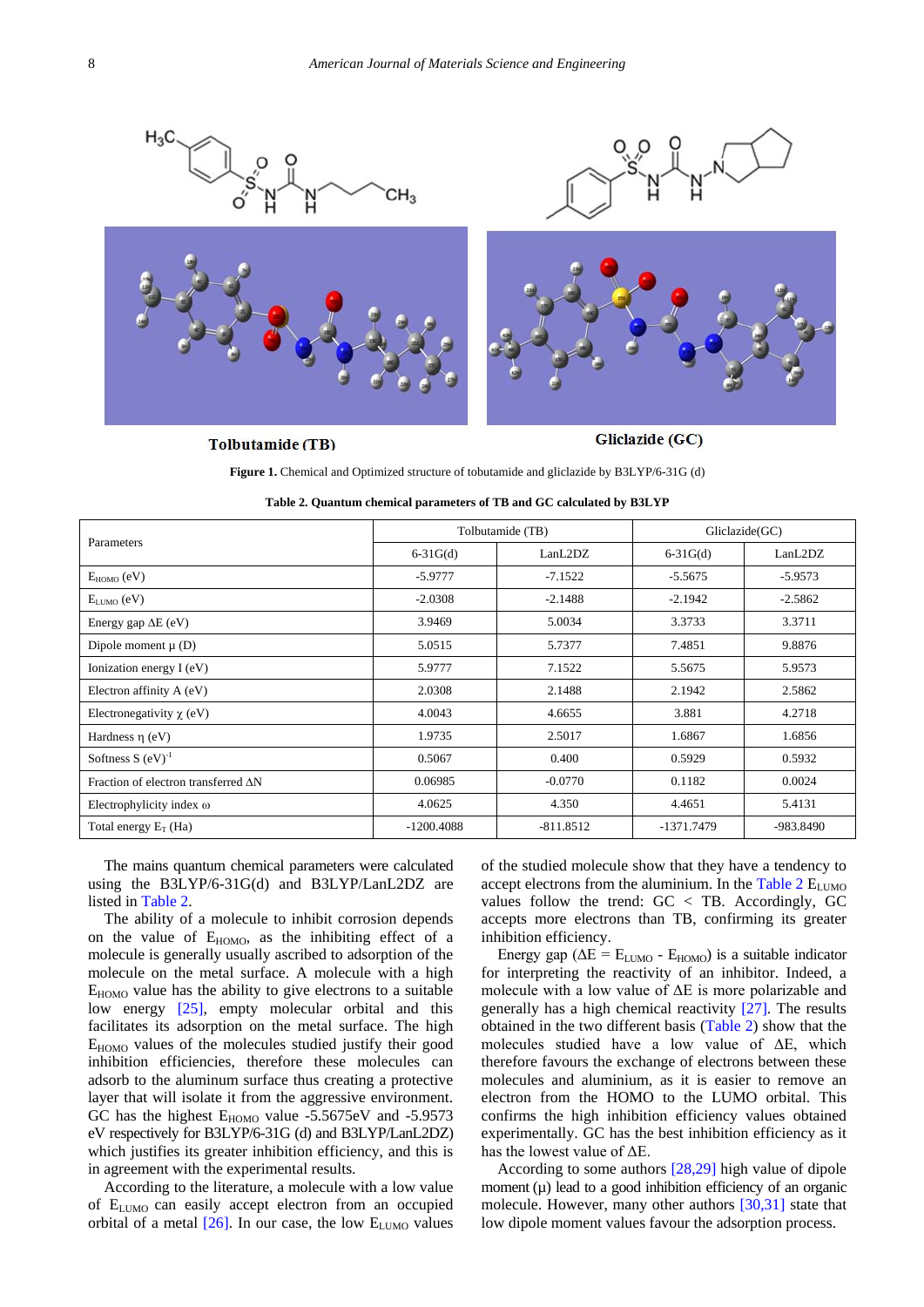Considering these contradictory views on this indicator, no interpretation related to the behavior of the studied molecules can be made in our work.

The ionization potential (I) and electron affinity (A) of the molecules are calculated according to Koopmans's theorem [\[32\]](#page-10-8) using the following equations

$$
I = -E_{HOMO} \tag{5}
$$

$$
A = -E_{LUMO}.\tag{6}
$$

The two quantum chemical parameters I and A are related respectively to the HOMO and LUMO energies. According to the literature [\[33\]](#page-10-9) a molecule with a low ionization energy value is high reactive. The values obtained in the different basis of TB and GC are low compared to values obtained in the literature [\[34,35\],](#page-10-10) which justifies their high inhibition efficiency. The lower value of GC confirms its greater inhibition efficiency.

Referring to Koopmans theorem [\[32\],](#page-10-8) the electronegativity  $(y)$  and the global hardness  $(\eta)$  can be written in terms of ionization potential  $(I)$  and the chemical affinity  $(A)$ .

$$
\chi = \frac{I + A}{2} \tag{7}
$$

$$
\eta = \frac{I - A}{2}.\tag{8}
$$

Chemical softness S [\[36\]](#page-10-11) is estimated by the above equation :

$$
S = \frac{2}{I - A}.\tag{9}
$$

The electronegativity  $(\gamma)$  of a molecule reflects its ability to attract electrons when forming a chemical bond with another element. In general, TB and GC have lower electronegativity values than aluminium (4.28eV), which shows that aluminium attracts more electrons than TB and GC. This implies that the electrons move easily from each molecule to aluminum.

Global softness (S) and global hardness  $\eta$  (eV) are also used to measure the molecular stability and reactivity. A hard molecule has a large energy gap and a soft molecule has a small energy gap [\[37\].](#page-10-12) It is shown from the calculations that GC has the least value of global hardness (1.6867 eV, 1.6856eV) and the highest value of global softness  $(0.5929(eV)^{-1}, 0.5932(eV)^{-1})$  is expected to have the highest inhibition efficiency. These results are consistent with experimental inhibition efficiencies.

According to Pearson theory [\[38\]](#page-10-13) the fraction of transferred electrons  $(ΔN)$  from the inhibitor molecule to the metallic atom can be expressed by:

$$
\Delta N = \frac{\chi_{Al} - \chi_{inh}}{2(\eta_{Al} + \eta_{inh})}
$$
(10)

Where  $\chi_{A1}$  and  $\eta_{A1}$ ,  $\chi_{inh}$  and  $\eta_{inh}$  denote electronegativity and hardness of aluminium and the inhibitor molecule respectively.

We use the theoretical value of  $\chi_{Al} = 4.28 \text{ eV/mol}$  [\[39\]](#page-10-14) and  $\eta_{Al} = 0$  [\[40\],](#page-10-15) for the calculation of the number of transferred electrons.

In our case, the values of  $\Delta N$  are positive in the 6-31G(d) basis set for the inhibitors and only positive for GC in LanL2DZ basis set, which could explain that the molecules provide electrons to the aluminium [\[41\],](#page-10-16) these electrons transfers justify the existence of the chemical adsorption. Whereasin LanL2DZ basis ΔN value of TB is negative, this means that TB does not provide electrons to the aluminium, which would rather militate in favour of a physical adsorption process.

The global electrophilicity index  $(\omega)$ , introduced by Parr [\[42\],](#page-10-17) and calculated using the electronic chemical potential and chemical hardness is given by:

$$
\omega = \frac{\mu_P^2}{2\eta} \tag{11}
$$

According to the definition, this index measures the ability of a chemical species to accept electrons [\[42\].](#page-10-17) The low value of ω defines the nucleophilic character and the high value defines the electrophilic character. In our study, the compounds studied have low values of ω which reflects their electrophilic character, so the molecules have the possibility to receive electrons from the aluminium orbitals.

The best way to analyze the local selectivity of a corrosion inhibitor is to use the Fukui function and the dual descriptor. The Fukui function [\[43\]](#page-10-18) is defined as the derivative of the electronic density  $\rho(r)$  with respect to the number  $N$  of electrons:

Nucleophilic attack:

$$
f^{+}(r) = \rho_{N+1}(r) - \rho_{N}(r) \approx \rho_{BV}
$$
 (12)

Electrophilic attack:

$$
f^-(r) = \rho_N(r) - \rho_{N-1}(r) \approx \rho_{HO} \tag{13}
$$

Where  $\rho_N(r)$  is the electron density at a point r in space around the molecule, N corresponds to the number of electrons in the neutral molecule,  $N + 1$  corresponds to an anion with an electron added to LUMO of the neutral molecule and  $N - 1$  corresponds to a cation with an electron removed from HOMO of the neutral molecule

In practice, Mulliken charges lead to the condensed Fukui functions [\[44\]:](#page-10-19)

Nucleophilic attack:

$$
f_k^+ = q_k(N+1) - q_k(N) \tag{14}
$$

Electrophilic attack:

$$
f_k^- = q_k(N) - q_k(N-1)
$$
 (15)

In order to determine precisely the individual sites of attack having a particular behavior within the molecule the dual descripto[r \[45,46\]](#page-10-20) is used, expressed by the following relationship:

$$
\Delta f_k(r) = \left(\frac{\partial f_k(r)}{\partial N}\right)_{V(r)}.\tag{16}
$$

The condensed form of the dual descriptor is given by the following relation:

$$
\Delta f_k(\mathbf{r}) = f_k^+ - f_k^- \tag{17}
$$

For  $\Delta f_k(r) > 0$ , the process is driven by a nucleophilic attack, when  $\Delta f_k(r) < 0$  the process is driven by an electrophilic attack.

All the Fukui functions and dual descriptors are tabulated i[n Table 3](#page-4-0) and [Table 4.](#page-4-1)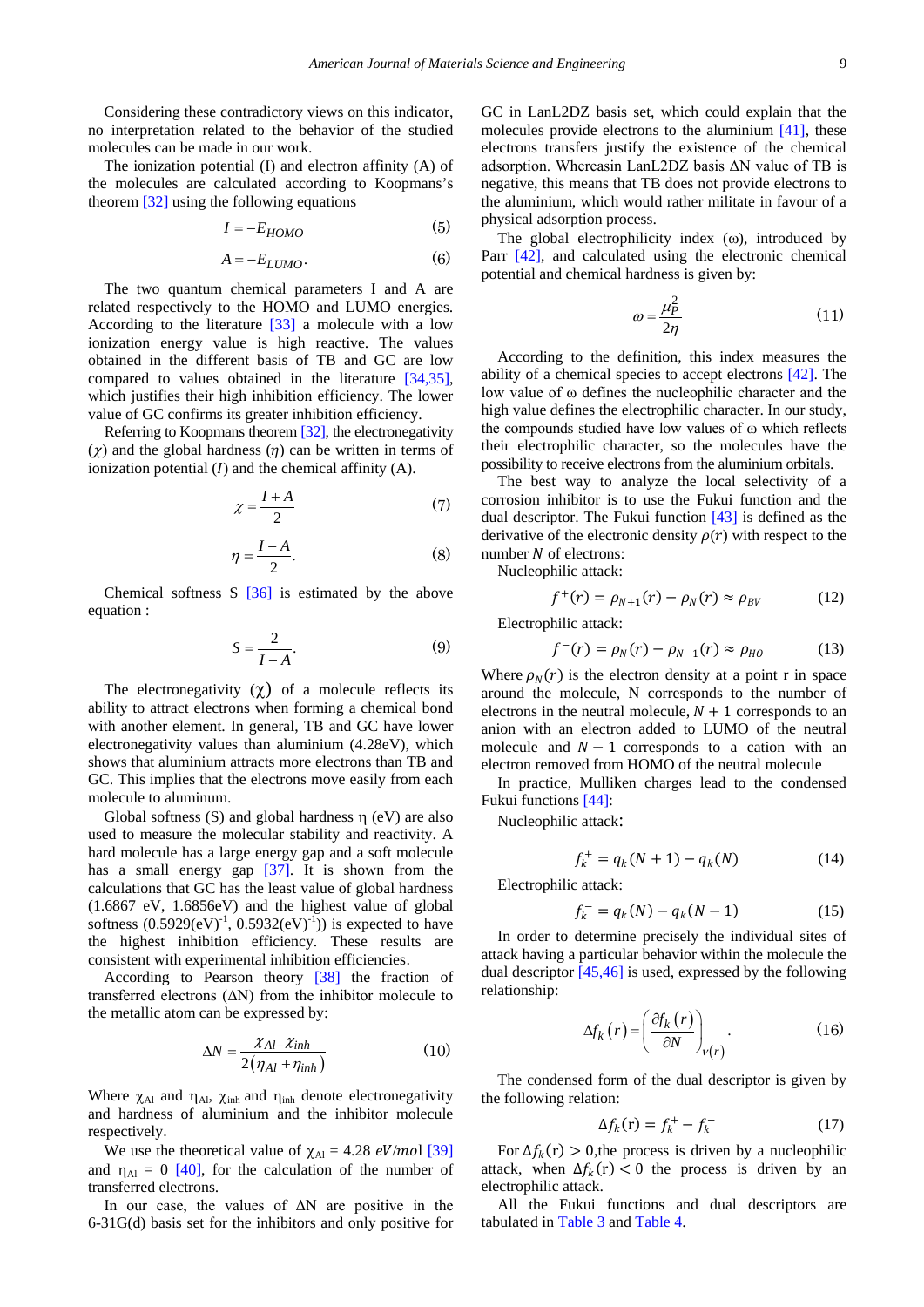**Table 3. Mulliken atomic charges, Fukui functions and dual descriptor by B3LYP/6-31G(d) of TB**

<span id="page-4-0"></span>

| atom | $q_k(N + 1)$ | $q_k(N)$    | $q_k(N-1)$  | $f_k^+$     | $f_k^-$     | $\Delta f_k(r)$ |
|------|--------------|-------------|-------------|-------------|-------------|-----------------|
| 1 C  | $-0.146795$  | $-0.155773$ | $-0.174256$ | 0.008978    | 0.018483    | $-0.009505$     |
| 2 C  | $-0.085356$  | $-0.067053$ | $-0.043367$ | $-0.018303$ | $-0.023686$ | 0.005383        |
| 3 C  | $-0.103746$  | $-0.106285$ | $-0.122178$ | 0.002539    | 0.015893    | $-0.013354$     |
| 4 C  | -0.157772    | $-0.17104$  | -0.186346   | 0.013268    | 0.015306    | $-0.002038$     |
| 5 C  | 0.144023     | 0.141134    | 0.138521    | 0.002889    | 0.002613    | 0.000276        |
| 6 C  | $-0.176803$  | $-0.18549$  | $-0.200985$ | 0.008687    | 0.015495    | $-0.006808$     |
| 7 H  | 0.17775      | 0.163369    | 0.125295    | 0.014381    | 0.038074    | $-0.023693$     |
| 8 H  | 0.190651     | 0.177052    | 0.148162    | 0.013599    | 0.02889     | $-0.015291$     |
| 9 H  | 0.158992     | 0.131526    | 0.076413    | 0.027466    | 0.055113    | $-0.027647$     |
| 10 H | 0.156586     | 0.131049    | 0.077965    | 0.025537    | 0.053084    | $-0.027547$     |
| 11 C | $-0.51973$   | $-0.518544$ | $-0.516746$ | $-0.001186$ | $-0.001798$ | 0.000612        |
| 12 H | 0.177186     | 0.162666    | 0.137655    | 0.01452     | 0.025011    | $-0.010491$     |
| 13 H | 0.19046      | 0.171757    | 0.141844    | 0.018703    | 0.029913    | $-0.01121$      |
| 14 H | 0.17542      | 0.160818    | 0.135944    | 0.014602    | 0.024874    | $-0.010272$     |
| 15 S | 1.033419     | 0.928891    | 1.071576    | 0.104528    | $-0.142685$ | 0.247213        |
| 16 N | $-0.666702$  | $-0.65821$  | $-0.676871$ | $-0.008492$ | 0.018661    | $-0.027153$     |
| 17 N | $-0.589849$  | $-0.58239$  | $-0.599049$ | $-0.007459$ | 0.016659    | $-0.024118$     |
| 18 C | 0.653385     | 0.650789    | 0.638988    | 0.002596    | 0.011801    | $-0.009205$     |
| 19 C | -0.314743    | $-0.270298$ | $-0.265271$ | $-0.044445$ | $-0.005027$ | $-0.039418$     |
| 20 C | $-0.169273$  | $-0.252536$ | $-0.242122$ | 0.083263    | $-0.010414$ | 0.093677        |
| 21 C | -0.422636    | $-0.374262$ | $-0.425067$ | -0.048374   | 0.050805    | $-0.229179$     |
| 22 C | $-0.57991$   | $-0.556648$ | $-0.520963$ | $-0.023262$ | $-0.035685$ | 0.012423        |
| 23 O | -0.434257    | $-0.471769$ | $-0.596179$ | 0.037512    | 0.12441     | -0.086898       |
| 24 O | $-0.478106$  | $-0.510671$ | $-0.625893$ | 0.032565    | 0.115222    | $-0.082657$     |
| 25 O | -0.452823    | $-0.478599$ | $-0.507625$ | 0.025776    | 0.029026    | $-0.00325$      |
| 26 H | 0.270463     | 0.18198     | 0.127875    | 0.088483    | 0.054105    | 0.034378        |
| 27 H | 0.322564     | 0.221177    | 0.165068    | 0.101387    | 0.056109    | 0.045278        |
| 28 H | 0.303015     | 0.218069    | 0.197014    | 0.084946    | 0.021055    | 0.063891        |
| 29 H | 0.321623     | 0.277188    | 0.233202    | 0.044435    | 0.043986    | 0.000449        |
| 30 H | 0.255731     | 0.151708    | 0.142927    | 0.104023    | 0.008781    | 0.095242        |
| 31 H | 0.24778      | 0.164359    | 0.158277    | 0.083421    | 0.006082    | 0.077339        |
| 32 H | 0.185363     | 0.137277    | 0.129665    | 0.048086    | 0.007612    | 0.040474        |
| 33 H | 0.295707     | 0.249712    | 0.237092    | 0.045995    | 0.01262     | 0.033375        |
| 34 H | 0.257635     | 0.183959    | 0.179831    | 0.073676    | 0.004128    | 0.069548        |
| 35 H | 0.343092     | 0.322209    | 0.274952    | 0.020883    | 0.047257    | $-0.026374$     |
| 36 H | 0.349502     | 0.328355    | 0.307338    | 0.021147    | 0.021017    | 0.00013         |
|      |              |             |             |             |             |                 |

### **Table 4. Mulliken atomic charges, Fukui functions and dual descriptor by B3LYP/6-31G(d) of GC**

<span id="page-4-1"></span>

| atom | $q_k(N + 1)$ | $q_k(N)$    | $q_k(N-1)$  | $f_k^+$     | $f_k^-$     | $\Delta f_k(r)$ |
|------|--------------|-------------|-------------|-------------|-------------|-----------------|
| 1 C  | $-0.135659$  | $-0.116755$ | $-0.10218$  | $-0.018904$ | $-0.014575$ | $-0.004329$     |
| 2 C  | $-0.168649$  | $-0.141965$ | $-0.11171$  | $-0.026684$ | $-0.030255$ | 0.003571        |
| 3 C  | $-0.118985$  | $-0.11439$  | $-0.112165$ | $-0.004595$ | $-0.002225$ | $-0.00237$      |
| 4 C  | $-0.139787$  | $-0.131853$ | $-0.12531$  | $-0.007934$ | $-0.006543$ | $-0.001391$     |
| 5 C  | $-0.298245$  | $-0.295552$ | $-0.292087$ | $-0.002693$ | $-0.003465$ | 0.000772        |
| 6 C  | $-0.312126$  | $-0.314089$ | $-0.315703$ | 0.001963    | 0.001614    | 0.000349        |
| 7 C  | $-0.285575$  | $-0.281456$ | $-0.276804$ | $-0.004119$ | $-0.004652$ | 0.000533        |
| 8 H  | 0.18756      | 0.161285    | 0.135426    | 0.026275    | 0.025859    | 0.000416        |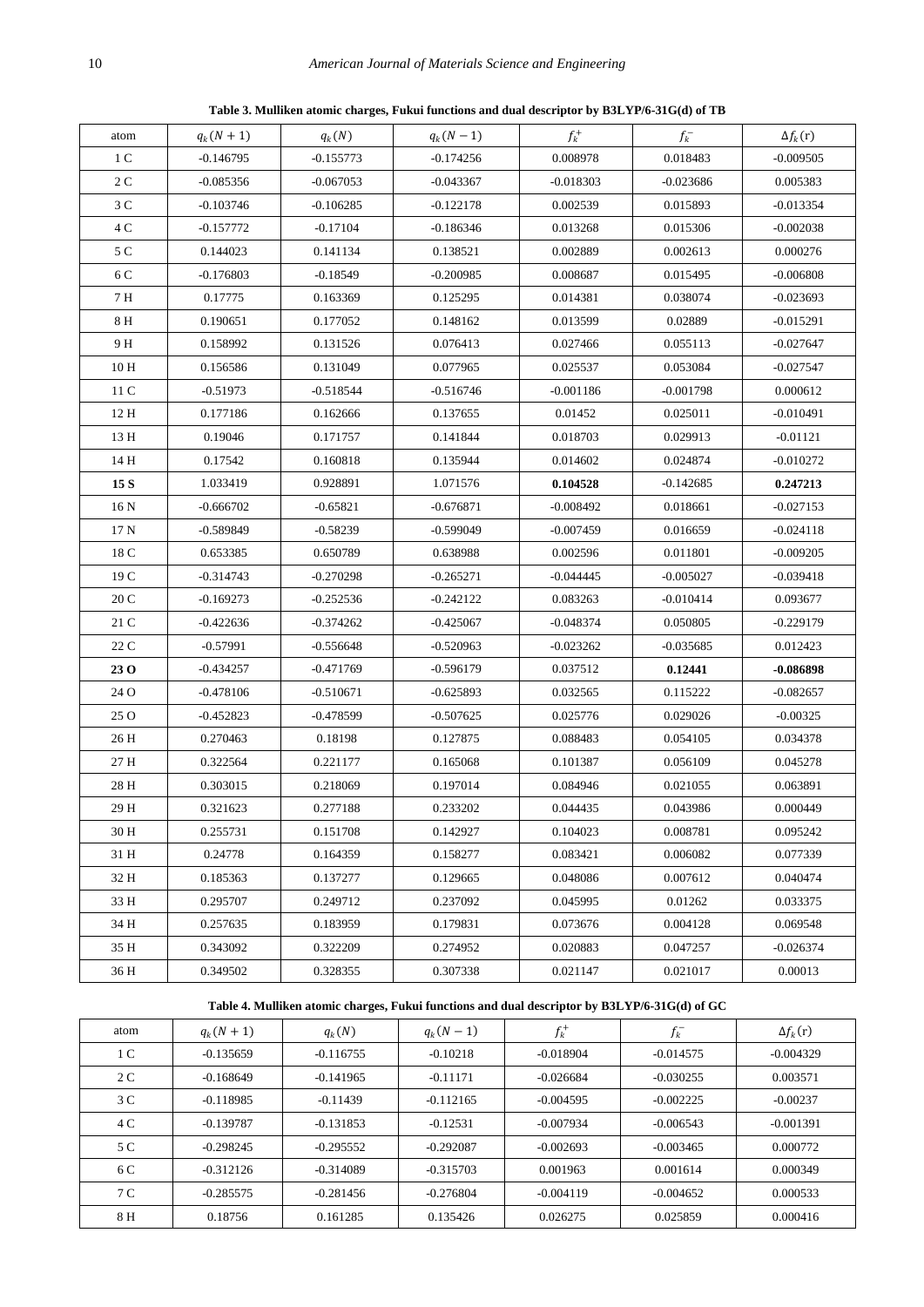| atom | $q_k(N + 1)$ | $q_k(N)$    | $q_k(N-1)$  | $f_k^+$     | $f_k^-$     | $\Delta f_k(r)$ |
|------|--------------|-------------|-------------|-------------|-------------|-----------------|
| 9 H  | 0.148999     | 0.122451    | 0.099679    | 0.026548    | 0.022772    | 0.003776        |
| 10 H | 0.201795     | 0.187136    | 0.183896    | 0.014659    | 0.00324     | 0.011419        |
| 11 H | 0.158542     | 0.141658    | 0.125454    | 0.016884    | 0.016204    | 0.00068         |
| 12 H | 0.159689     | 0.151051    | 0.144172    | 0.008638    | 0.006879    | 0.001759        |
| 13 H | 0.175574     | 0.15078     | 0.125192    | 0.024794    | 0.025588    | $-0.000794$     |
| 14 H | 0.146975     | 0.133776    | 0.120754    | 0.013199    | 0.013022    | 0.000177        |
| 15 C | $-0.138307$  | $-0.160793$ | $-0.17756$  | 0.022486    | 0.016767    | 0.005719        |
| 16 C | 0.147726     | 0.136884    | 0.137034    | 0.010842    | $-0.00015$  | 0.010992        |
| 17 C | $-0.163261$  | $-0.186955$ | $-0.203089$ | 0.023694    | 0.016134    | 0.00756         |
| 18 C | $-0.137702$  | $-0.165025$ | $-0.163415$ | 0.027323    | $-0.00161$  | 0.028933        |
| 19 C | $-0.123679$  | $-0.125629$ | $-0.083098$ | 0.00195     | $-0.042531$ | 0.044481        |
| 20 C | $-0.161634$  | $-0.172703$ | $-0.171903$ | 0.011069    | $-0.0008$   | 0.011869        |
| 21 H | 0.179568     | 0.124319    | 0.075666    | 0.055249    | 0.048653    | 0.006596        |
| 22 H | 0.184655     | 0.126178    | 0.079821    | 0.058477    | 0.046357    | 0.01212         |
| 23 H | 0.230685     | 0.187558    | 0.168074    | 0.043127    | 0.019484    | 0.023643        |
| 24 H | 0.151268     | 0.113625    | 0.090311    | 0.037643    | 0.023314    | 0.014329        |
| 25 S | 1.036376     | 0.867568    | 0.75926     | 0.168808    | 0.108308    | 0.0605          |
| 26 N | $-0.327981$  | $-0.343045$ | $-0.32468$  | 0.015064    | $-0.018365$ | 0.033429        |
| 27 N | $-0.437417$  | $-0.460475$ | $-0.486881$ | 0.023058    | 0.026406    | $-0.003348$     |
| 28 N | $-0.681$     | $-0.685198$ | $-0.69791$  | 0.004198    | 0.012712    | $-0.008514$     |
| 29 C | 0.751746     | 0.731956    | 0.67444     | 0.01979     | 0.057516    | $-0.037726$     |
| 30 O | $-0.3718$    | $-0.44837$  | $-0.616422$ | 0.07657     | 0.168052    | $-0.091482$     |
| 31 O | $-0.244581$  | $-0.281706$ | $-0.427996$ | 0.037125    | 0.14629     | $-0.109165$     |
| 32 O | $-0.231251$  | $-0.290958$ | $-0.377611$ | 0.059707    | 0.086653    | $-0.026946$     |
| 33 H | 0.154561     | 0.135624    | 0.121932    | 0.018937    | 0.013692    | 0.005245        |
| 34 H | 0.171004     | 0.159141    | 0.148045    | 0.011863    | 0.011096    | 0.000767        |
| 35 H | 0.155949     | 0.138826    | 0.120746    | 0.017123    | 0.01808     | $-0.000957$     |
| 36 H | 0.167812     | 0.147969    | 0.127326    | 0.019843    | 0.020643    | $-0.0008$       |
| 37 H | 0.176264     | 0.16963     | 0.164355    | 0.006634    | 0.005275    | 0.001359        |
| 38 H | 0.366811     | 0.339527    | 0.286225    | 0.027284    | 0.053302    | $-0.026018$     |
| 39 H | 0.353191     | 0.319374    | 0.280421    | 0.033817    | 0.038953    | $-0.005136$     |
| 40 C | $-0.522404$  | $-0.517917$ | $-0.516945$ | $-0.004487$ | $-0.000972$ | $-0.003515$     |
| 41 H | 0.209818     | 0.169945    | 0.141969    | 0.039873    | 0.027976    | 0.011897        |
| 42 H | 0.188971     | 0.15635     | 0.134067    | 0.032621    | 0.022283    | 0.010338        |
| 43 H | 0.1945       | 0.162222    | 0.139202    | 0.032278    | 0.02302     | 0.009258        |

The dual descriptor is able to unambiguously specify true sites for nucleophilic and electrophilic attacks; furthermore, the dual descriptor is less affected by the lack of relaxation terms than the Fukui function [\[45\].](#page-10-20)

The atom that has the high value of  $f_k^+$  and  $\Delta f_k(r)$ represents the most probable site for nucleophilic attacks. While the atom that has the highest value of  $f_k^-$  and the lowest value of  $\Delta f_k(r)$  represents the most probable site for electrophilic attacks.

Thus, the analysis of the Table  $3$  indicates that  $S(15)$ atom is the most probable site for nucleophilic attacks and O(23) atom is the most probable site for electrophilic attacks for TB.

For GC, S(25) atom is the most likely site for

nucleophilic attacks because it has the highest values of  $f_k^+$  and  $\Delta f_k(r)$ . Although O(30) atom has the highest value of  $f_k^-$ , it is not the most likely site for electrophilic attacks because it has not the lowest value of  $\Delta f_k(r)$ . In this case, O(31) atom which has the lowest value of  $\Delta f_k(r)$  is the most likely site for electrophilic attacks.

The most likely center for nucleophilic attacks where the system receives electrons is located in the LUMO electron density region, while the most likely center for electrophilic attacks where the system provides electrons is located in the HOMO electron density region.

The HOMO and LUMO density diagrams are given in Figure 2.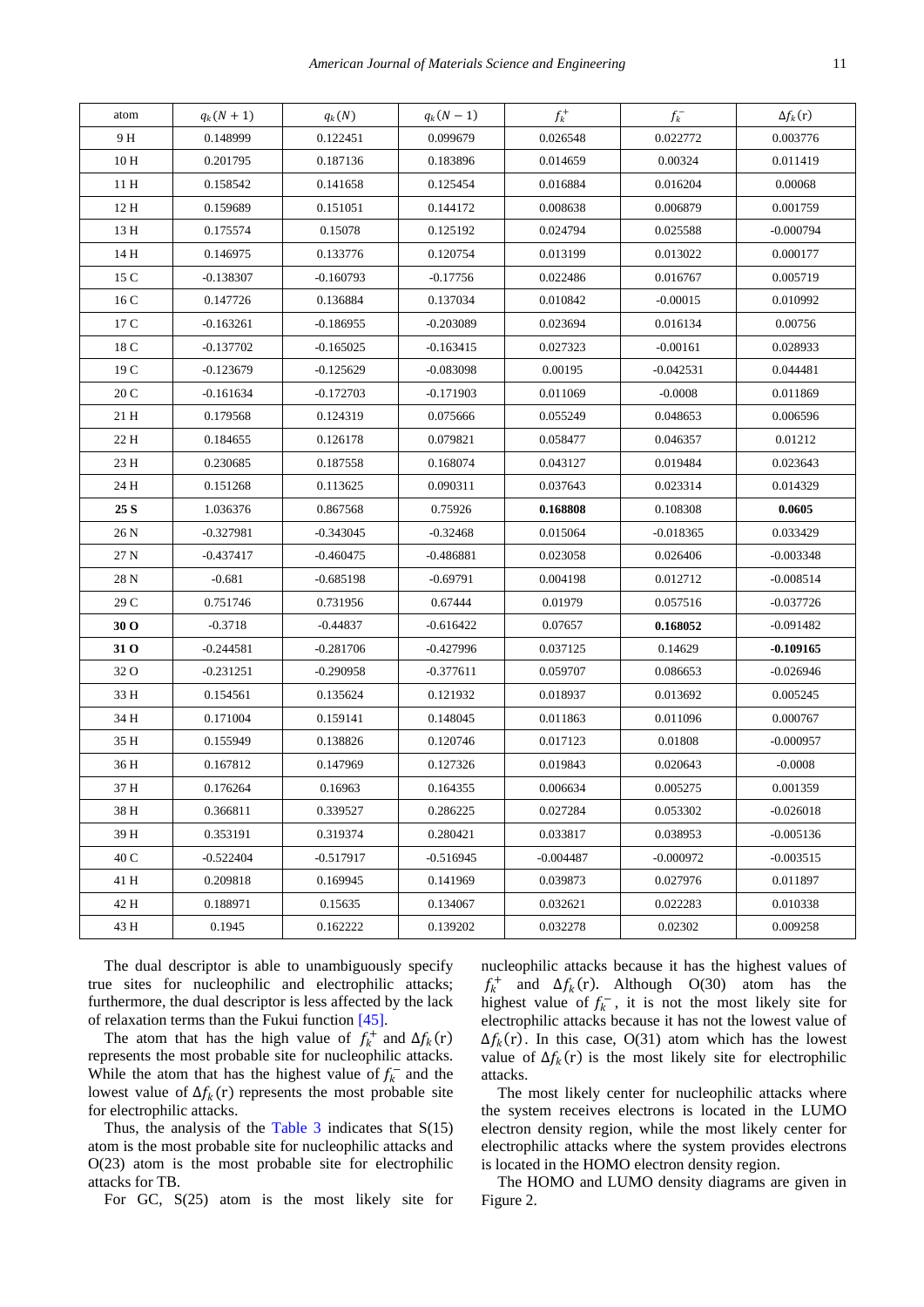$TB(a)$ 

 $TB(b)$ 



**Figure 2**. Density Diagrams (a) LUMO, (b) HOMO of TB and GC

## **3.2. QSPR Interpretation**

The method consists to correlate some sets of composite indexes (quantum chemical and reactivity parameters) with the experimental corrosion inhibition efficiency of the molecules studied. The chemical structure is represented at the molecular level by some sets of descriptors that can be mathematically related to experimental properties with the QSPR model.

The values of the different coefficients calculated with the EXCEL software for the different sets of parameters are recorded in the [Table 5](#page-6-0) and [Table 6.](#page-6-1)

|  | Table 5. Values of coefficients A, B.D and E for different sets of three quantum chemical parameters of TB |  |  |
|--|------------------------------------------------------------------------------------------------------------|--|--|
|--|------------------------------------------------------------------------------------------------------------|--|--|

<span id="page-6-0"></span>

| Set of Parameters           | A                          | в             | D                  | E                        |
|-----------------------------|----------------------------|---------------|--------------------|--------------------------|
| $(\Delta N, S, \eta)$       | $-50634.6711$              | 825.173994    | 15064.3687         | -17630.7459              |
| $(E_{HOMO}, \omega, \chi)$  | $-8444.21824$              | $-8962.81184$ | $-25147.0664$      | 86630.8341               |
| $(\chi, \Delta E, \eta)$    | -38032.6296                | -40823,3925   | 8387.08155         | 296868.016               |
| $(\Delta E, \mu, \omega)$   | -91946.6172                | $-10275.6085$ | 61640.8762         | 164395.306               |
| $(E_{LUMO}, E_{HOMO}, S)$   | $-3.2183 \text{ X}10^{13}$ | 20020.8243    | $-2.758610^{13}$   | $-5,2735 \times 10^{13}$ |
| $(E_{HOMO}, \mu, E_{LUMO})$ | $4.78365X$ $10^{12}$       | $-113612.976$ | $-7.17547X10^{12}$ | $1.40233X10^{13}$        |

|  | Table 6. Values of coefficients A, B.D and E for different sets of three quantum chemical parameters of GC |  |  |
|--|------------------------------------------------------------------------------------------------------------|--|--|
|--|------------------------------------------------------------------------------------------------------------|--|--|

<span id="page-6-1"></span>

| Set of Parameters          | A           | B             | D                    | E                  |
|----------------------------|-------------|---------------|----------------------|--------------------|
| $(\Delta N, S, \eta)$      | 37228.31324 | 75086.89209   | $2.00745X$ $10^{13}$ | $-3.38596X10^{13}$ |
| $(E_{HOMO}, \omega, \chi)$ | -13244.437  | -4112.75771   | 4023.46079           | $-70989.16$        |
| $(\chi \Delta E, \eta)$    | 2642.9473   | 0.02028987    | -1538.32398          | $-7662.6434$       |
| $(\Delta E, \mu, \omega)$  | 675.280658  | 1246.48419    | -425.049281          | -9710.04462        |
| $(E_{LUMO}, E_{HOMO}, S)$  | 1091.92515  | 3703.45848    | -716.837928          | 23439.9296         |
| $(E_{HOMO},\mu,E_{LUMO})$  | -8773.70619 | $-1214.94513$ | 1908.99351           | -35564.9014        |

The calculated inhibition efficiencies versus the experimental are shown in Figure 3 for TB and Figure 4 for GC.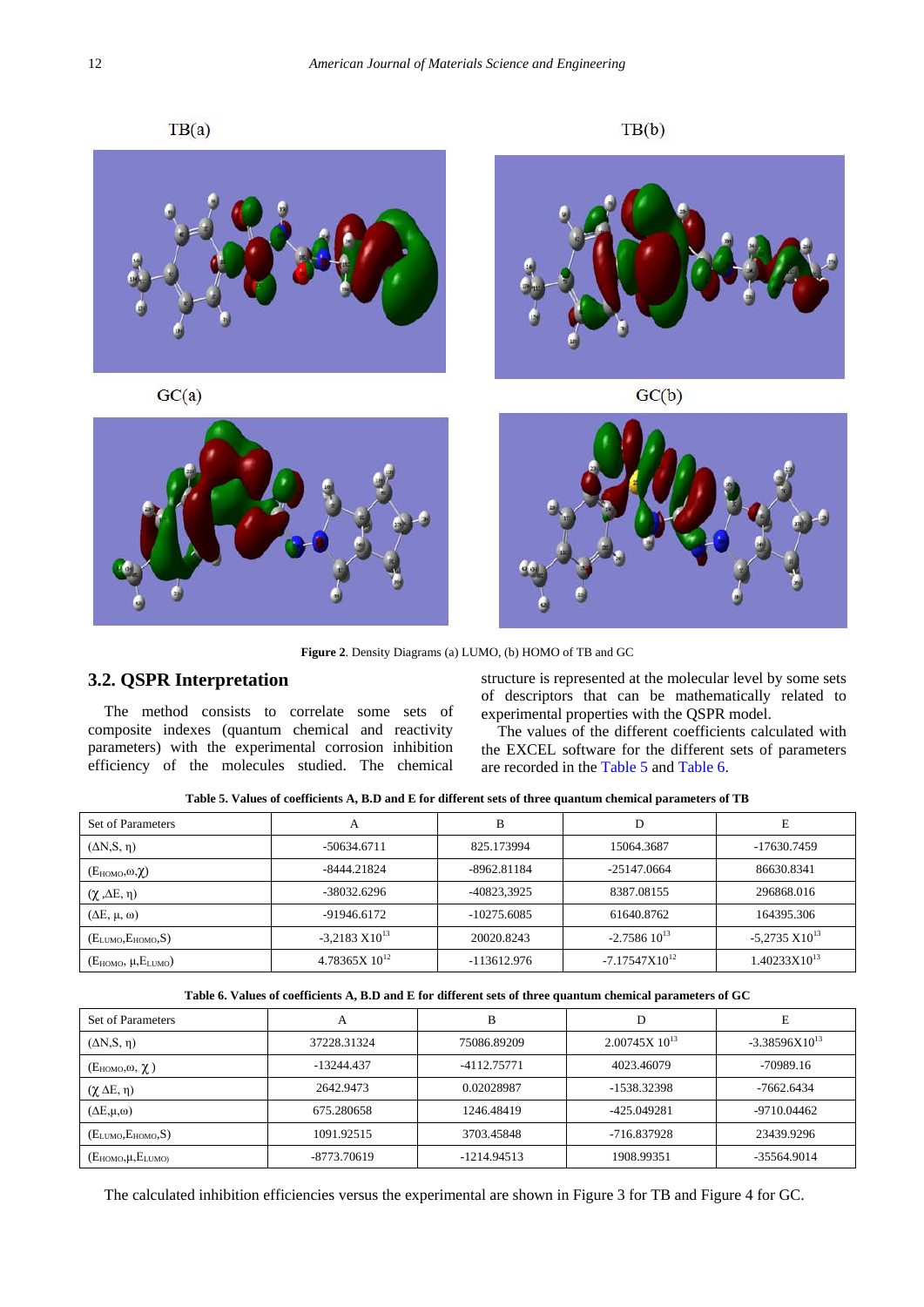

Figure 3. Correlation between calculated and experimental efficiencies of TB for different set of parameters

An examination of Figure 3 and 4 reveals that the correlation coefficients are nearly equal to unity. We are going to analyze some statistical parameters in order to find the set of parameters which best describes the behavior of the molecules.

Three statistical parameters were determined to unambiguously find the best set of parameters. They are expressed as:

The Sum of Square Errors (SSE) :

$$
SSE = \sum_{i=1}^{N} \left( I E_{\text{exp}} - I E_{\text{calc}} \right)^2 \tag{18}
$$

The Root Mean Square Error (RMSE) :

$$
RMSE = \sqrt{\frac{\sum_{i=1}^{N} \left(IE_{\exp} - IE_{calc}\right)^2}{N}}
$$
(19)

The Mean Percent Deviation (MPD):

$$
MPD = \frac{1}{N} \sum_{i=1}^{N} \left| \frac{\left(IE_{\exp} - IE_{calc}\right)}{IE_{\exp}} \right| \tag{20}
$$

The different values of these statistical indicators of TB and GC are recorded in [Table 7.](#page-8-0)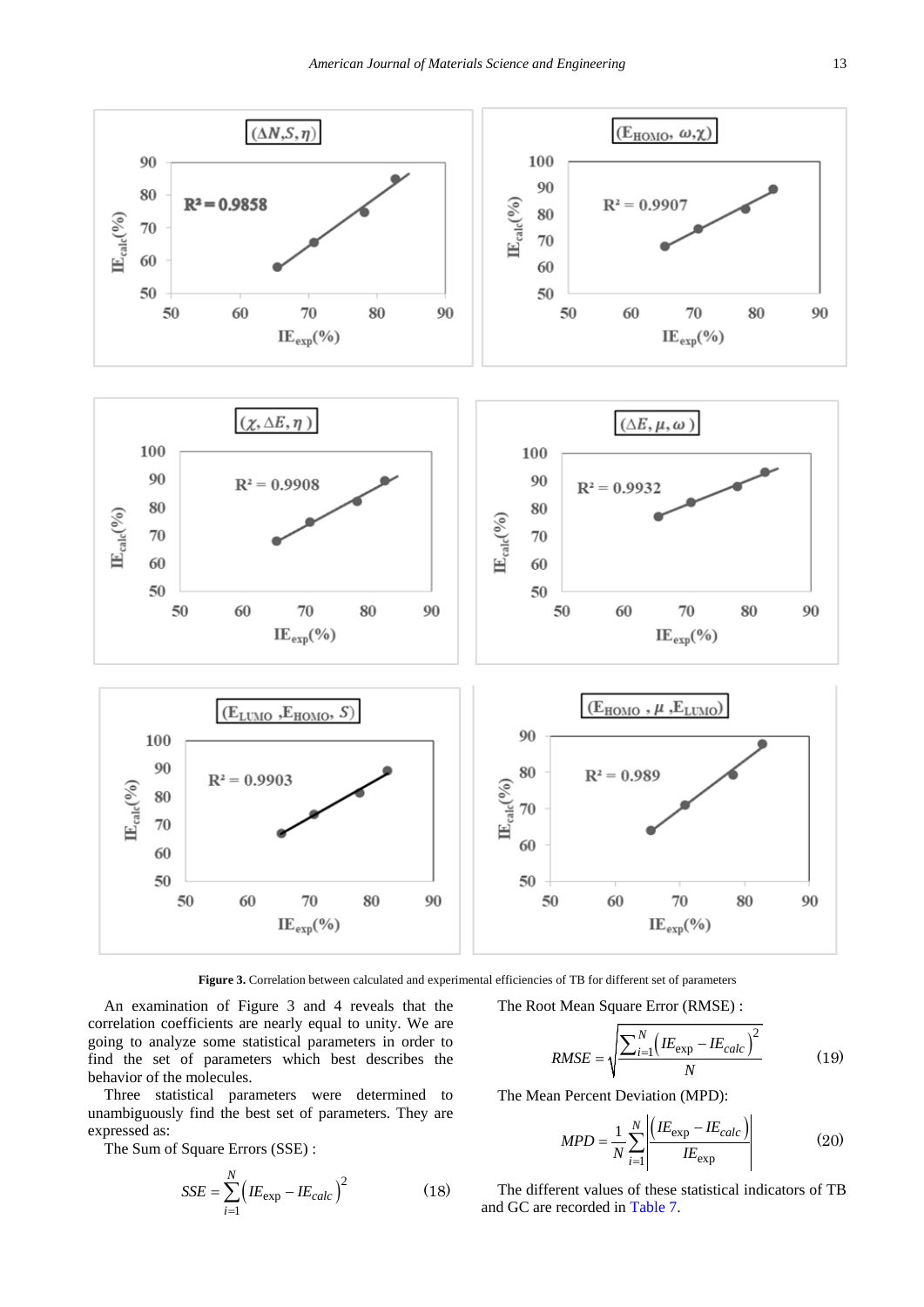

Figure 4. Correlation between calculated and experimental efficiencies of GC for different set of parameters

<span id="page-8-0"></span>

|                             |        | TB         |             |            | GC     |            |             |            |
|-----------------------------|--------|------------|-------------|------------|--------|------------|-------------|------------|
| Set of Parameters           | $R^2$  | <b>SSE</b> | <b>RMSE</b> | <b>MPD</b> | $R^2$  | <b>SSE</b> | <b>RMSE</b> | <b>MPD</b> |
| $(\Delta N, S, \eta)$       | 0.9858 | 145.91     | 6.04        | 0.079      | 0.9822 | 310.91     | 8.81        | 0.105      |
| $(E_{HOMO}, \omega, \chi)$  | 0.9907 | 86.36      | 4.64        | 0.057      | 0.9865 | 456.65     | 10.68       | 0.131      |
| $(\chi, \Delta E, \eta)$    | 0.9908 | 42.98      | 3.28        | 0.003      | 0.9879 | 62.58      | 3.96        | 0.047      |
| $(\Delta E, \mu, \omega)$   | 0.9932 | 479.17     | 10.94       | 0.149      | 0.9891 | 519.53     | 11.40       | 0.140      |
| $(E_{LUMO}, E_{HOMO}, S)$   | 0.9903 | 65.05      | 4.03        | 0.047      | 0.9869 | 367.98     | 9.59        | 0.116      |
| $(E_{HOMO}, \mu, E_{LUMO})$ | 0.9890 | 30.62      | 2.77        | 0.032      | 0.9864 | 504.69     | 11.23       | 0.139      |

**Table 7. Different values of Statistical parameters of TB and GC**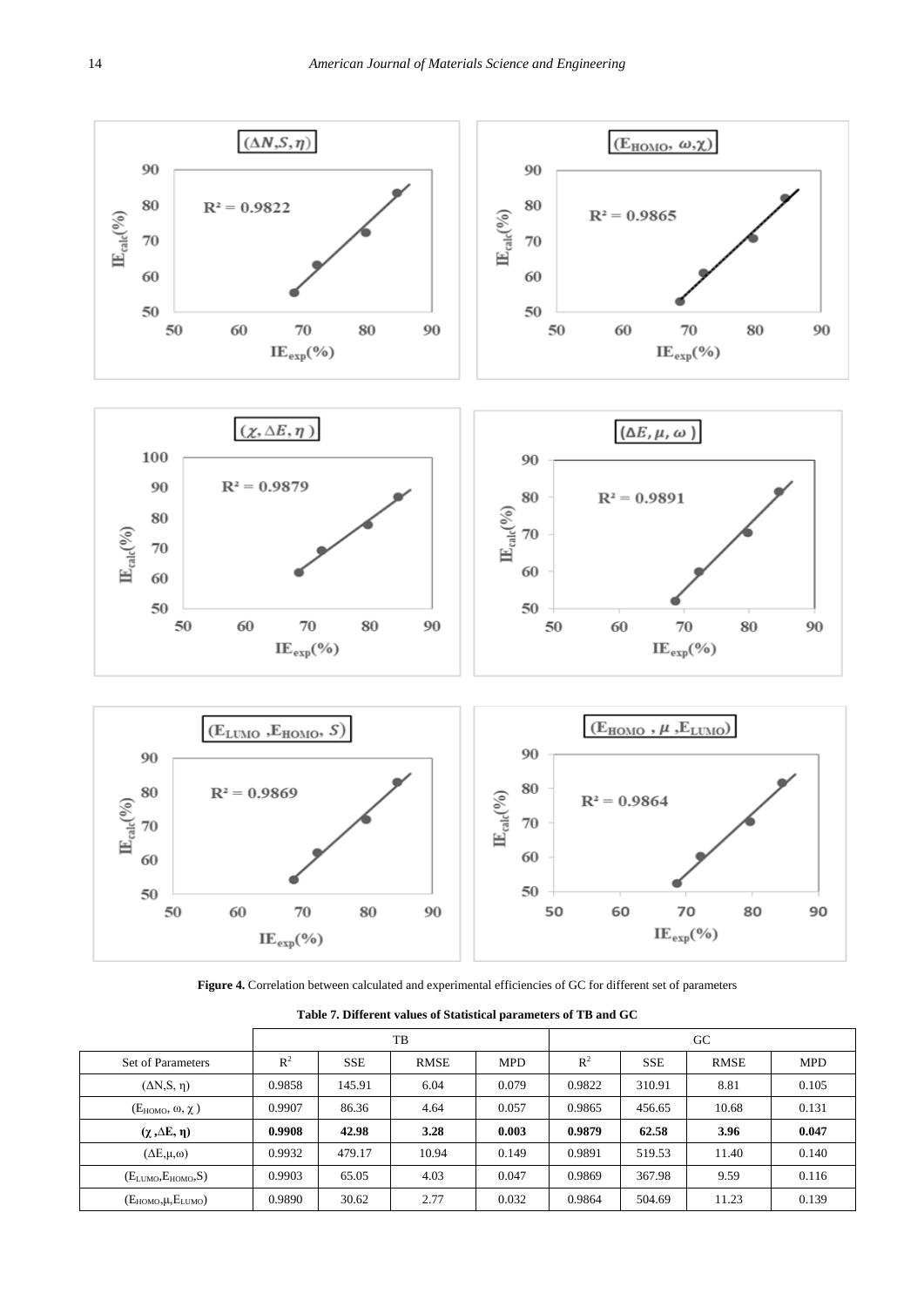Analyzing the [Table 7,](#page-8-0) the best set for correlating experimental and theoretical inhibition efficiency for TB and GC is the set of parameters  $(\chi, \Delta E, \eta)$  because the statistical parameters values SSE, RMSE and MPD of QSPR model are low. This set of parameters will allow to theoretically calculate the inhibition efficiency of each molecule tested, which can guide the experimenter in the practical phase.

Therefore, correlation coefficients alone are not recommended to validate the QSPR model when describing the behavior of a molecule. Statistical parameters need to be combined in order to have a rigorous and complete validation. In this work the set of parameters (∆E, μ, ω) which has the correlation coefficient closest to the unity (0.9932 for TB and 0.9891 for GC) is not the best set for for interpreting the behavior of the inhibitors because the statistical parameters are not the lowest.

## **4. Conclusion**

Within the framework of this work, the following conclusions can be drawn:

- 1. The two compounds (TB and GC) exhibit a very good performance as inhibitors for aluminium corrosion in 1M HCl
- 2. GC has the highest inhibition efficiency than TB because it has the highest E<sub>HOMO</sub> and lowest energy gap.
- 3. Theoretical and experimental results are in agreement.
- 4. The electrophilic and nucleophilic attack sites corresponding to the active atoms responsible for the local reactivity of each inhibitor were identified using Fukui functions and the dual descriptor.
- 5. (γ,  $ΔE$ , η) is the best set of parameters for modeling the inhibition efficiency of TB and GC molecules in the studied solution.
- 6. QSPR model can be used to forecast the inhibition efficiency of an inhibitor because it allows to find the set of parameters capable of predicting the capacity of an organic compound to be an inhibitor.

## **Acknowledgements**

The authors gratefully acknowledged the support of Environmental Training and Research Unit of Daloa (Côte d'Ivoire).and the Laboratory of physical chemistry of Felix Houphouët Boigny university of Abidjan (Côte d'Ivoire).

## **References**

- <span id="page-9-0"></span>[1] I. Lukovits, J. Bako, A. Shaban, E. Kalman, "Polynomial model of the inhibition mechanism of thiourea derivatives" *Portugaliae Electrochimica Acta*, 43 (1), 131-136. February 1998.
- [2] F.B. Growcock, W.W. Frenier, P. A. Andreozzi, "Inhibition of steel corrosion in HCl by derivatives of cinnamaldehyde: Part II. Structure-Activity correlations" *Corrosion*, 45, 1007-1015. December 1989.
- <span id="page-9-1"></span>[3] A. S. Fouda, A. A. Al Sarawy, F. S. Ahmed, H. M. El-Abbasy, "Corrosion inhibition of aluminium 6063 using some pharmaceutical compounds" *Protection of Metals and Physical Chemistry of Surfaces*, 45(5) 635-643.September 2009.
- <span id="page-9-2"></span>[4] G. Trabanelli, "Inhibitors an old remedy for a new challenge", Corrosion, 47(6), 410-419. June 1991.
- <span id="page-9-3"></span>[5] M. Abdallah, I. Zaafarany, S.O. Al-Karanee, A.A. Abd El-Fattah, "Antihypertensive drugs as an inhibitor for corrosion of aluminum and aluminum silicon alloys in aqueous solutions" *Arabian Journal of Chemistry*, 5(2), 225-234. April 2012.
- [6] A.S. Fouda, G.Y. El-Ewady, K. Shalabi, "Effect of b-blocker inhibitors on aluminum corrosion" *Journal of the Korean Chemical Society*, 55, 268-278. 2011
- <span id="page-9-4"></span>[7] Bashir, S., Sharma, V., Kumar, S., Ghelichkhah, Z., Obotd, I. B. and Kumara, A. "Inhibition Performances of Nicotinamide against Aluminum Corrosion in an Acidic Medium" *Portugaliae Electrochimica Acta,* 2020, 38 (1), 107-123. January 2020.
- [8] N.O. Eddy, E.E. Ebenso, U.J. Ibok, "Adsorption, synergistic inhibitive effect and quantum chemical studies of ampicillin (AMP) and halides for the corrosion of mild steel in H2SO4" J*ournal of Applied Electrochemistry*. 40(1) 445-456. October 2009.
- [9] Mamadou Yeo, Paulin Marius Niamien, Ehui Bernadette Avo Bilé, Albert Trokourey, "Thiamine Hydrochloride as a Potential Inhibitor for Aluminium Corrosion in 1.0 M HCl: Mass Loss and DFT Studies" *Journal of Computational Methods in Molecular Design,* 8 (1):13-25. Setember 2018.
- [10] I.B. Obot, N.O. Obi-Egbedi, "Fluconazole as an inhibitor for aluminium corrosion in 0.1 M HCl" *Colloids and Surfaces A: Physicochemical and Engineering Aspects*, 330(2-3), 207-212. December 2008.
- <span id="page-9-5"></span>[11] I. B. Obot, N. O. Obi-Egbedi, "Inhibitory Effect and Adsorption Characteristics of 2, 3-Diaminonaphtalene at Aluminium/Hydrochloric Acid interface: Experimental and Theoretical Study" *Surface Review and Letters,* 15(06), 903-910. April (2008).
- [12] I. A. Adejoro, D. C. Akintayo, C. U. Ibeji, "The efficiency of chloroquine as corrosion inhibitor for Aluminium in 1M HCl: Experimental and DFT study" *Jordan Journal of Chemistry*, 11(1), 38-49. March 2016.
- [13] H Shi, EH Han, F Liu, "Corrosion protection of aluminium alloy 2024-T3 in 0.05 M NaCl by cerium cinnamate" *Corrosion Science*, 53(7), 2374-2384. July 2011.
- <span id="page-9-6"></span>[14] N.A. Wazzan, F. M. Mahgoub, "DFT calculations for Corrosion Inhibition of Ferrous Alloys by Pyrazolopyrimidine Derivatives" *Open Journal of Physical Chemistry*, 4(1), 6-14, February 2014.
- [15] F. Kandemirli, S. Sagdinc, "Theoretical study of corrosion inhibition of amides and thiosemicarbazones" *Corrosion Science*. 49(5), 2118-2130. May 2007.
- [16] D. Wang, S. Li, Y. Ying, M. Wang, H. Xiao, Z. Chen, "Theoretical and experimental studies of structure and inhibition efficiency of imidazoline derivatives" *Corrosion Science*, 41 (5) 1911-1999. May 2007.
- [17] N. O. Eddy, H. Momoh-Yahaya, E. E. Oguzie, "Theoretical and experimental studies on the corrosion inhibition potentials of some purines for aluminium in 0.1 M HCl" *Journal of Advanced Research,* 6(2), 203-217. March 2015.
- <span id="page-9-7"></span>[18] P. Hohenberg, W. Kohn, "Inhogeneous Electron Gas", *Physical Review*, 1964, 136, B864B871.
- <span id="page-9-8"></span>[19] W. Kohn, L.J. Sham, "Self - Consistent Equations Including Exchange and Correlation Effects" *Physical Review*, 140 (4A), A1133-A1138. November 1965.
- <span id="page-9-9"></span>[20] I. Lukovits, A. Shaban, E. Kalman, "Quantitative structure activity relationships" *Russian Journal of Electrochemistry*, 39(2), 177- 181. April 2003.
- <span id="page-9-10"></span>[21] M. J. Frisch, G. W. Trucks, H. B. Schlegel, G. E. Scuseria, M. A. Robb, J. R. Cheeseman, G. Scalmani, V.Barone, B. Mennucci, G. A. Petersson, H. Nakatsuji, M. Caricato, X. Li, H. P. Hratchian, A. F. Izmaylov, J.Bloino, G. Zheng, J. L. Sonnenberg, M. Hada, M. Ehara, K. Toyota, R. Fukuda, J. Hasegawa, M. Ishida, T.Nakajima, Y. Honda, O. Kitao, H. Nakai, T. Vreven, J. A. Montgomery, Jr., J. E. Peralta, F. Ogliaro, M.Bearpark, J. J. Heyd, E. Brothers, K. N. Kudin, V. N. Staroverov, R. Kobayashi, J. Normand, K. Raghavachari,A. Rendell, J. C. Burant, S. S. Iyengar, J. Tomasi, M. Cossi, N. Rega, J. M. Millam, M. Klene, J. E. Knox, J. B.Cross, V. Bakken, C. Adamo, J. Jaramillo, R. Gomperts, R. E. Stratmann, O. Yazyev, A. J. Austin, R. Cammi,C. Pomelli, J. W. Ochterski, R. L. Martin, K. Morokuma, V. G. Zakrzewski, G. A. Voth, P. Salvador,